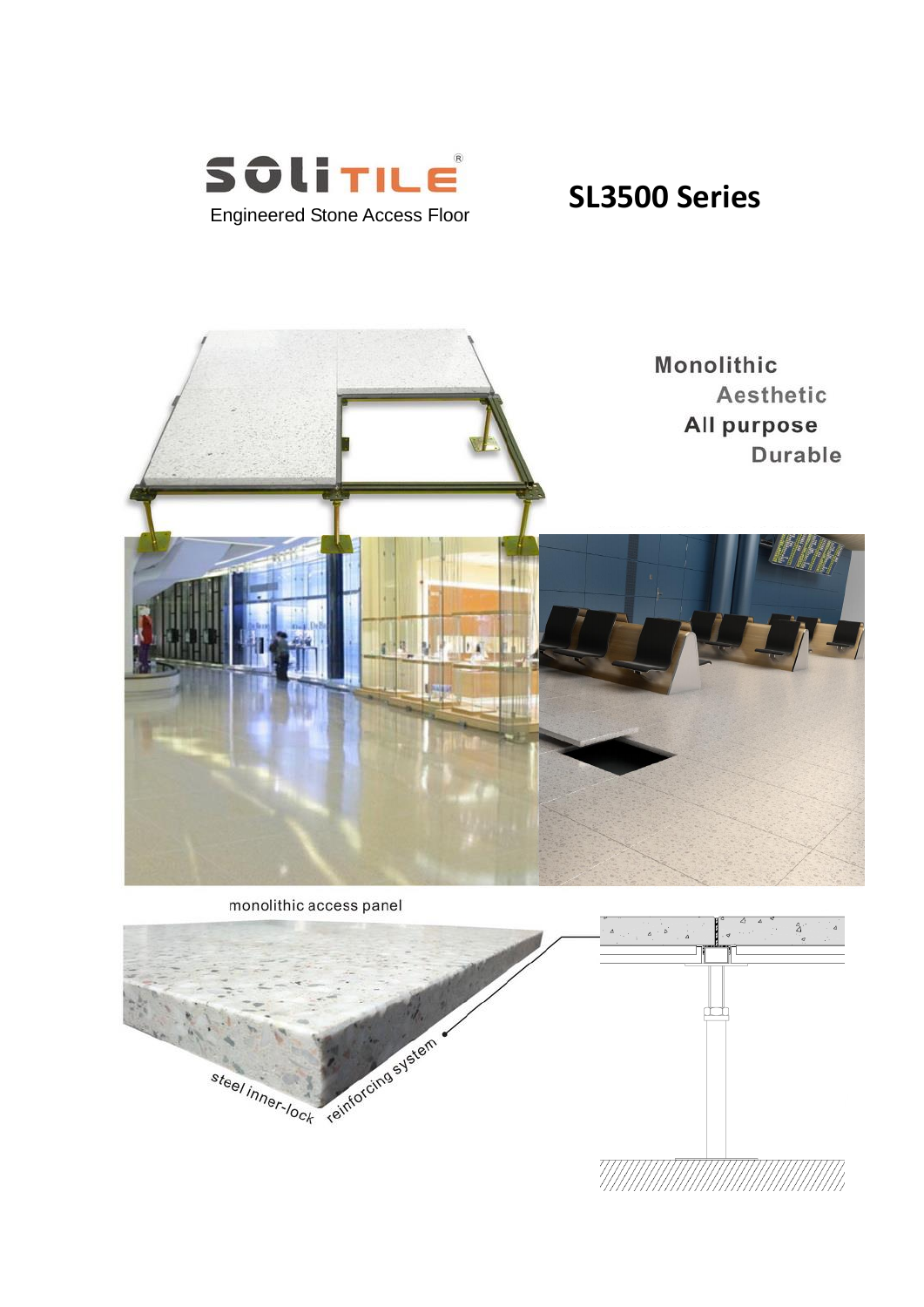# SOLITILE **SL3500 series**

Solitile SL3500 access floor system is an aesthetic stoneware access floor, for which access panels are made of engineered pebble stones, without mining valuable natural stone resources such marbles and granite. The system is suitable to use in corporate headquarter offices, building lobbies, museum, and most of the public and institutional interiors. The system is particularly suitable for using in the sub-tropic and tropic area countries where easy clean is essential.

## **The System**

Access panel: The SL3500 access panel consist of monolithic engineered stone core through the whole panel, which structurally re-enforced by steel-mesh at inner core of the panel. The panel is processed by heavy-duty depression production process, and fabricate to perform nature-stone atmosphere, and provides commercial-grade loading property and durability. The structure contributes its wide applications suitable for using at general interior areas, as well as for areas requiring water resistance and high-hygienic. The panels are also suitable for exterior application, which supported by water-proof understructure pedestals.



### **Performance --**

- 1. **life-time pattern and color**: monolithic pattern and color through whole panel core.
- 2. **overall cost-saving**: ready-to-use top finish, no additional floor coverings are needed.
- 3. **High durability**: same as natural stone, a life-time collection
- 4. **Aesthetic:** surface treatment can be polished, honed, and slip-resistance.
- 5. **Easy maintenance:** easier maintenance than carpets and woods.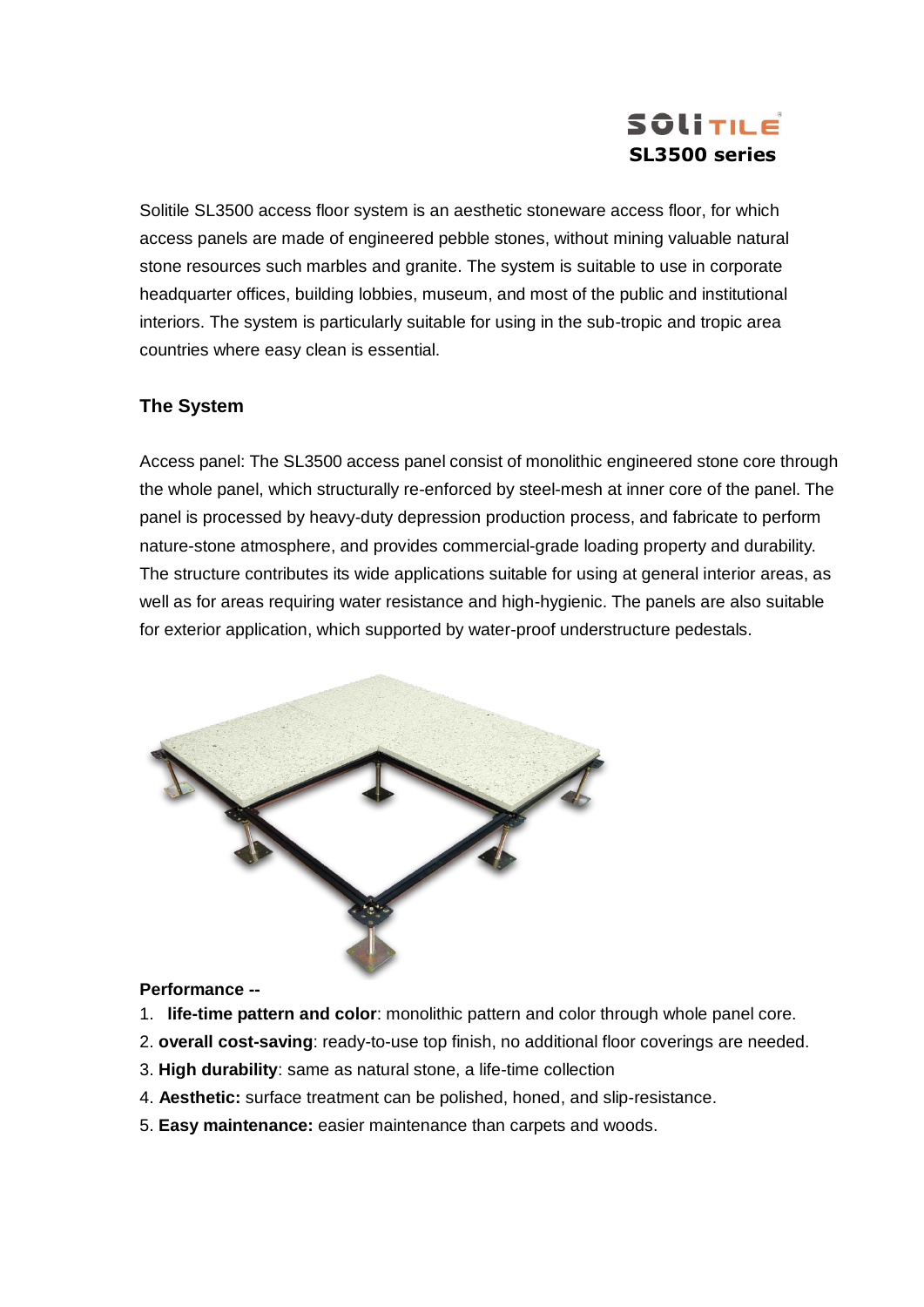### **Access panels not deteriorated by moisture, nor deteriorated by water**

As a high density composition, the access panels are suitable to use in all environments, both at dry areas and at wet areas. Other access floor panels, such as calcium sulphate, woodcore, shall be sealed by vinyl trims at four sides of panel, or encapsulated by steel sheet, in order to prevent from moisture soaking and deterioration.

#### **Fully Accessible – loose laid**

Access panels are installed, segregating by h-type dividers. The h-type dividers are installed on stringers, to protect from impact by stones, and to provide accessibility.





#### **Concealed – grout in-between access panels**

When using in wet areas, such as restaurant, food-procession, station's entrance, access panels are installed fully-conceal by grouting in-between access panels. The fully concealed installation has retained accessibility. When panels are required to lift, the grout in-between access panels





can be removed. After completion, restore access panels, concealed by grouting again.

#### **Pattern and Color**

Colors: 6 standard colors. Custom-made color: available by special run

\*\* The access panels are natural products: color varies at each production run.



G104 G105 G105 G106